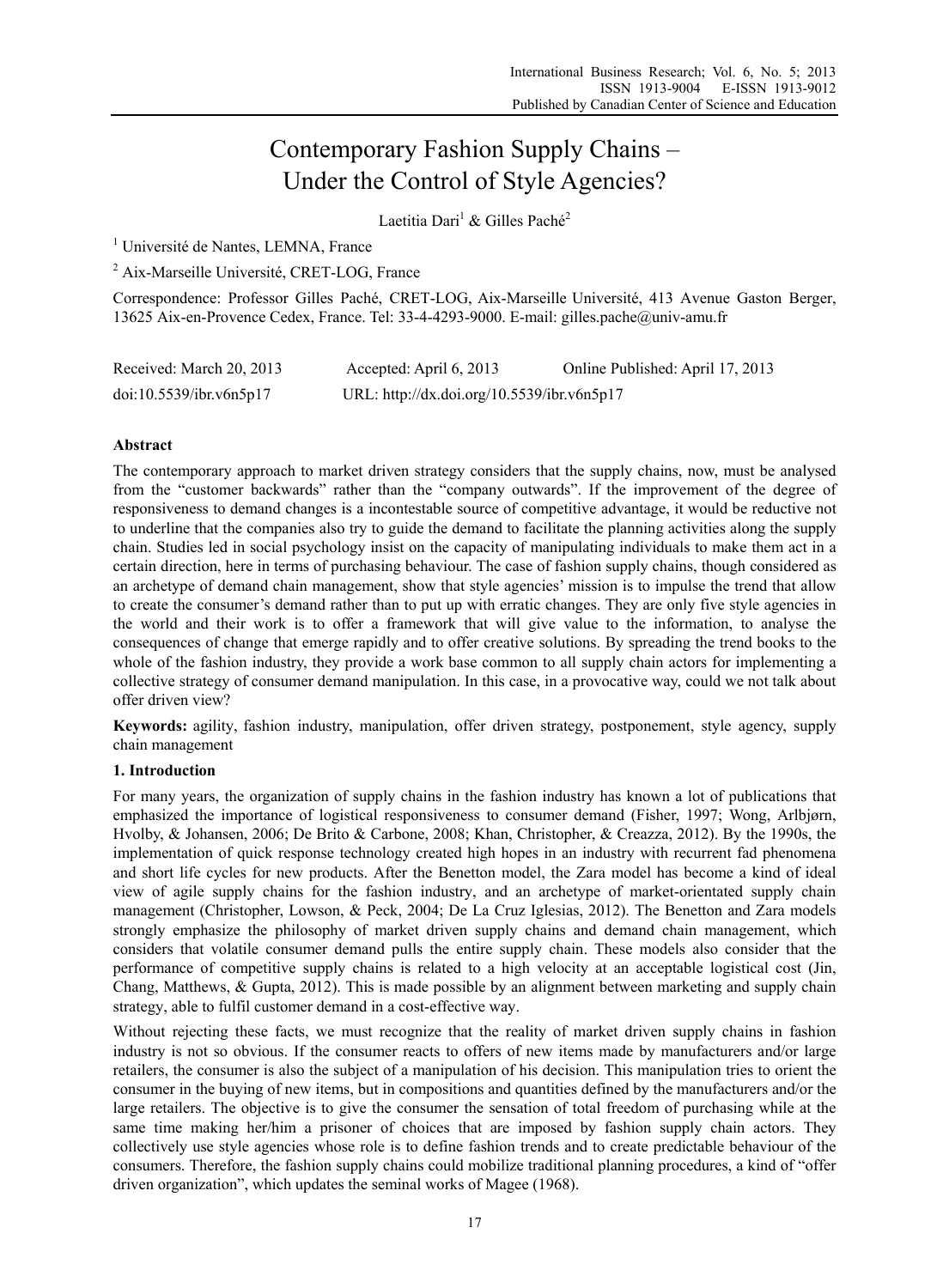The aim of this article is to discuss the relevance of a market driven vision in fashion supply chains, in a context of consumer demand created by the pressure of style agencies. This model of manipulation is described in social psychology by the studies of Joule and Beauvois (1989, 2009). They suggest that people think that they are free to act as they do but unknown to them they act in a desired direction under the influence of an external actor. The consumer ultimately controls their final fashion choices, for example in terms of colour, but on a standard model which is imposed by the fashion supply chain actors via style agencies. The mix of market driven vision and offer driven vision is now a new reality; it corresponds to postponement techniques described in the 1970s by Heskett (1977), following the studies of Bucklin (1965) in the early 1960s.

## **2. Market Driven Strategy: The Reality beyond the Hype**

In the space of a generation, the logistical approach underwent a radical mutation of its status and its identity in most occidental countries. For many years, confined to the use of a certain number of elementary operations linked to the transporting of products to their markets, it is now perceived through the SCM as a major element to claim a sustainable competitive advantage, in particular by allowing the companies to be totally client oriented, with a major evolution from production perspective to product perspective (Frederix, 2004), and a powerful market orientation supply chain (Ruile & Seidl, 2013). Colin (2002) points out that we went from a gravitary model, dominated by the offer in a mass economy, to a driven model, dominated by the demand in an economy of singularity. In other words, the management of a market driven strategy would now be a new managerial paradigm that directly determines the competitiveness of supply chain actors; some popularisation studies convey the message that a real "revolution has started" (Burrows III, 2012). And yet, if the emergence of a market driven strategy is undeniable today, one needs to recognise that in a simultaneous way, the supply chains actors try strongly to orient the purchasing behaviour of clients to reduce the intensity of demand change. In other words, they are trying to plan the responsiveness to improve the efficiency of the supply chain.

#### *2.1 A Quick Overview of Founding Studies*

Since its military origins, in the 19th Century up to the 1960s, the logistical approach based itself on the same fundamentals, which are the research of an optimisation of activities linked to the moving of people and goods, to operative field for the former, to the markets and customers to serve for the latter. Books on logistics management deliberately reminds us that the academic subject and the practical application in companies emerge, then structure themselves, with the intent to manage efficiently the transport means, handling and storing in the first place, without any strategic intention to improve the articulation between the different means. The vision is "divided" and results in local optimisation, supposed to lead to a satisfying global solution. For example, it is settled that companies must try to minimise simultaneously its transport costs and its storage costs, when the performance goal can only be achieved with a global approach of the transport/storage couple. As Dominici (2008:253) notes in his *holonic view of supply chain*, a holonic system "can therefore be defined as a global and organized entity made of interrelations among highly self-regulating operative units [holons] which are able to cooperate with each other, keeping their autonomy, seeking shared results and common aims". Dominici, Argoneto, Renna and Cuccia (2010) conclude: "A holarchy is a hierarchy of holons working, in harmony with their environment, as autonomous wholes which are hierarchically superior to their own parts and, in unison, are parts dependent on the control of superior levels".

Magee (1968) is the first to refer to logistics as the model of successive activities (as "holons") connected to each other by "link" of various strengths. Having spent many years in the industry as a production planner manager, he understands well the stakes of a global vision of operations that a manufacturer must deal with to be able to put his products at the dealer's disposal, and consequently his consumers, in the best cost conditions. The control of physical distribution is certainly essential to link the factories to the selling points, via a network of warehouses. However, it is important to synchronise the downstream logistics with the planning of manufacturing and, upstream, the supply of raw material and components. For Magee (1968), this synchronisation is based on the mid-term sales forecasts enabling the planning of successive logistical operations (production launch, entry and release of stock, transport, etc.). Heskett, Schneider, and Ivie (1973) will push this further by using the idea of interconnected logistical operations, with an inverted perspective: it is the real demand (and not the anticipated demand) that must start the logistical operations. The downstream monitoring was born and will constitute the true logistical revolution from the end of the 20th Century to the beginning 21th Century, supported by the progress of monitoring information systems (EDI, Web-EDI, RFID, etc.).

Colin (2005) shows that the chain paradigm is unquestionably at the origin of the thoughts that will lead to, after Heskett et al. (1973), a larger concept of supply chain (Oliver & Webber, 1982/1992). A supply chain corresponds roughly to a group of operations supporting logistical activities ("holons") of the supply of material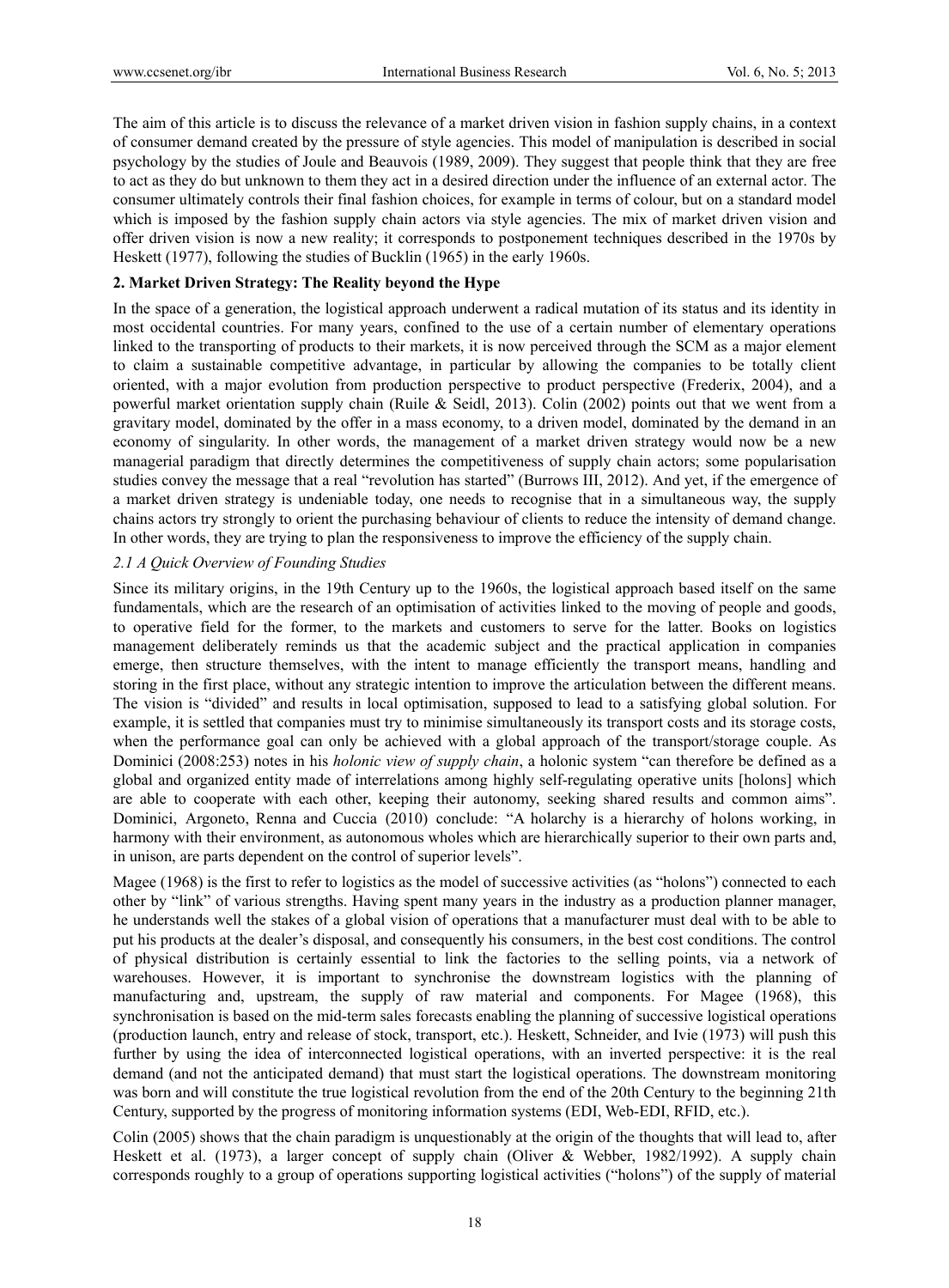and components with a network of manufacturers (of first and second rank, or more), of the transforming and assembling of these materials and components into intermediary or finished products, then to the distribution towards consumers, via dealers. Understanding the functioning of the supply chain leads to referring to three levels of complementary, but distinct, analysis: (1) a *conception* level, that is a definition of borders and the distribution of tasks within the supply chain (choice of make or buy, identification and location of supply chain actors, etc.); (2) a *coordination* level, that is the definition of the adjustment and monitoring rules (producing or not of stock, implementation of shared information systems, establishing contracts for the reciprocal commitment of parties, etc.) and (3) an *operational* level, that is the efficient organising of the administrative aspects linked to logistics and to purchasing (delivery frequency, stock management, etc.).

If the monitoring of supply chains underlines the maximisation of revenues and the minimisation of costs of making the products accessible, the capacity of quick reaction to variations of the demand plays a large part, in particular through the notion of agility. The notion of agility refers to the aptitude of rapidly reconfiguring an offer system by redeploying the mobilised resources in the competitive world, which implies the total reactivity of all the supply chain actors: an agile supply chain makes reference to a "network of firms that is capable of creating wealth of its stakeholders in a competitive environment by reacting quickly and cost effectively to changing market requirements" (Gunasekaran, Lai, & Cheng, 2008:551). As Harrison, Christopher, and Van Hoek (1999) summarise, to be truly agile, a supply chain needs to have certain singular characteristics, there are four: (1) develop a strong sensitivity to demand changes; (2) base the monitoring of the flow on advanced information systems; (3) strive for an integration process between supply chain actors; and (4) promote solidarity attitudes within the business networks (see Figure 1). Such a configuration proves to be essential in an environment where the final demand is highly volatile, strong expected product variety and most ferocious chrono-competition.



Figure 1. The agile supply chain

Source: Harrison et al. (1999).

#### *2.2 Planning Responsiveness: Postponement's Triumph*

Melnyk, Davis, Spekman, and Sandor (2010) underline that the degree of responsiveness, in other words, the capacity of responding to demand changes (in volume, mix and location) quickly and at a reasonable cost, has become an essential element of an agile system. The key dimensions of responsiveness are based on close information linkages between supply chain actors, an emphasis on small-lot production and an extensive supplier development and supplier assessment systems, but others, paradoxically, accentuate that it proves to be, at the same time, necessary to create excess capacity in the upstream side of the supply chain and to plan production and logistical activities. The paradox is only apparent. In fact, if market driven supply chains should be sensitive to demand variations in priority, for example, by adopting a quick response approach (Lowson, King, & Hunter, 1999), this does not exclude reconsidering the structures and the capacities to implement in order to face demand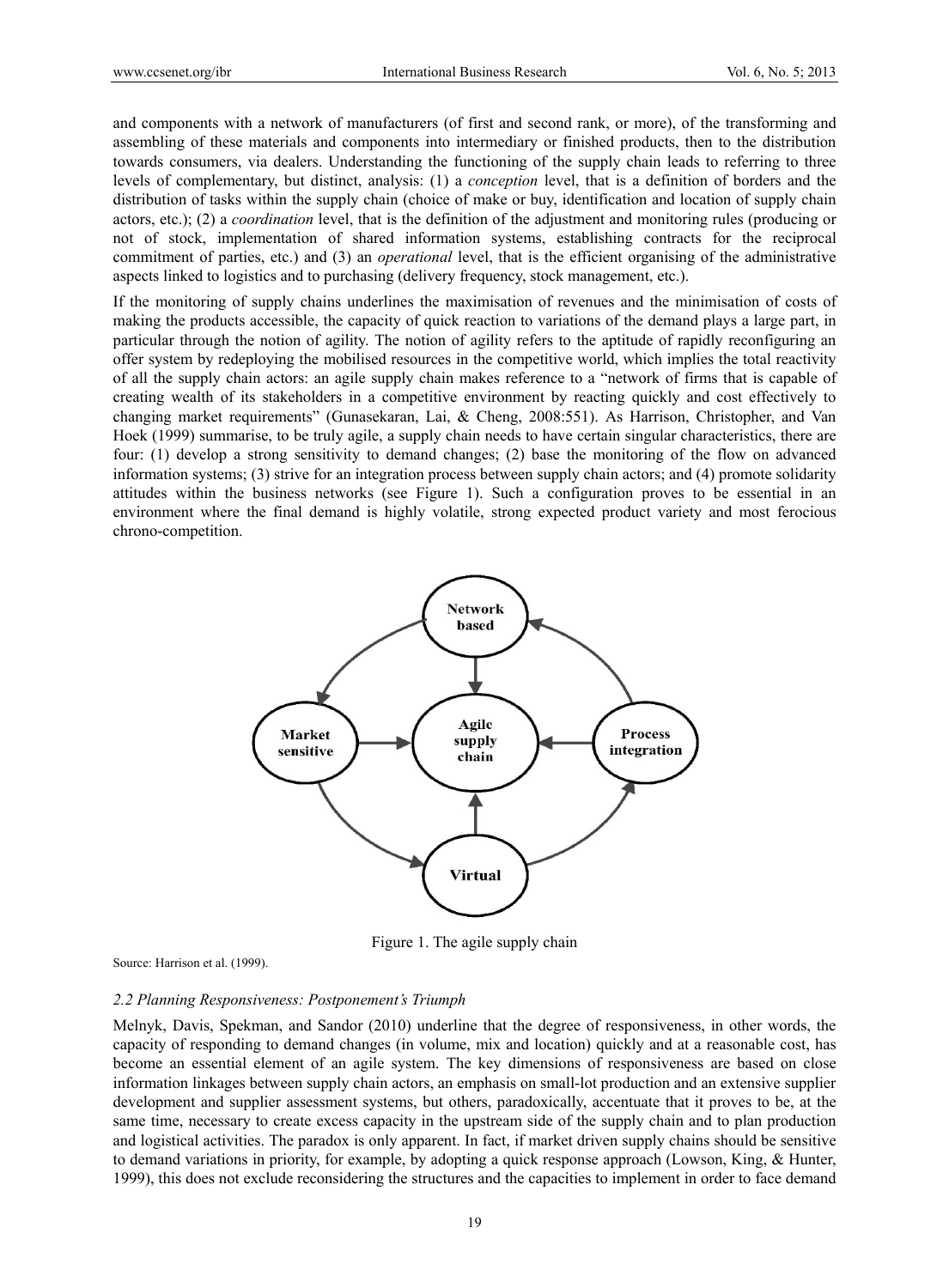changes. The less thinking is conducted concerning the demand changes, the more it will be difficult to develop a high degree of responsiveness. The planning of excess capacity in the upstream side of the supply chain –whereas the downstream side of the supply chain functions on a model with no stock and total reactivity to demand changes– is a view of supply chain reality: the responsiveness is planned by adopting different methods.

The oldest mixing method between planning and responsiveness is probably the postponement technique. Indeed, the first publication of the notion of postponement is usually lent to Alderson (1950). Probably too pre-mature (or too innovative), it received no real feedback in the academic world for many years. Finally, in the middle of the 1960s a serious research trend develops under Bucklin's (1965) impulsion. For the latter, who studies the efficient functioning conditions of marketing channels, two strategies seemingly contradictory coexist; their proximity with the planning and responsiveness does go unnoticed to expert eyes:

- *Postponement strategy* (responsiveness) consists in differing as much as possible the allocation of resources destined to differentiate the production depending on the attributes expected by the clients (colour, options, etc.). The postponement then allows to rationalise the stock management by strongly reducing the accumulation of obsolete products that will need to be sold off as they do not meet the demand.

- *Speculation strategy* (planning), in the contrary, consists in one, or more, actors of the marketing channels to constitute a stock greater than the projected demand in order to, on the one hand, make economies of scale in manufacturing activities and/or in physical distribution, and on the other hand, to reduce costs linked to the management of orders.

The postponement-speculation model gave place to an important literature in the fields of marketing and SCM. Amongst the major studies signalled by Yang and Burns (2003), let's keep in mind Shapiro's (1984) contribution on the integration of speculation-postponement to different breadth of product lines, Christopher's (1992) contribution on the postponement's role on the configuration of the global supply chain or Naylor, Naim, and Berry (1999) contribution regarding the use of postponement to move the decoupling point closer to the end user and increase the efficiency. The commonality of these studies is to indicate that postponement (responsiveness) and speculation (planning) are not contradictory but, to the opposite, mix together depending on technological and strategic considerations. As Lampel and Mintzberg (1996) noticed, between pure postponement that is based on a *make to forecast* and the pure speculation that is based on the *engineering to order*, there exists a whole range of possibilities leading to a more or less customised product. Here again, the largely discussed question of SCM regarding the location of the decoupling point starting from a decision of attribution of a product to a precise client, and admitting that the choice diversity is, in this case, a constant, in some industrial sectors. Corniani (2008) provides numerous illustrations.

One must admit once again that Heskett's (1977) studies are incontestably precursory. In his famous article, Heskett (1977) anticipates the triumph of the modular production in the 1990s, by emphasising that supply chains are meant to function on the anticipation of the demand, at the risk of being incapable of reacting quickly to demand changes that happen on the markets. In other words, an efficient supply chain is based on a speculation of the upstream side and a form, place or time postponement in the downstream side. The author refers to the case of steel service centres that bend, cut and put into shape basic products by readjusting them to specific demand of clients in the downstream of the steel supply chain. Of course, the operations in the upstream steel supply chain, in particular when the technique of continuous casting is adopted, obey inevitably to an anticipation of demand and an intermediary storage of steel slabs as modules. Heskett (1977) introduces the idea of major decomposition of supply chains around a decoupling point, that Hoekstra and Romme (1992) turn into four standard configurations (see Figure 2), and if the market driven strategy should end up by imposing itself, it cannot exist without a rigorous anticipation of the number of modules to produce, then assembled to order, according to demand changes. In brief, the responsiveness is planned.

## *2.3 From "Endured" Demand to "Created" Demand*

From the reasoning conducted previously, we can conclude that it is incontestable that the degree of responsiveness will be even higher if the demand changes are low, or more precisely, if the client manifests a strong behavioural stability in its purchases. In this precise case, the question of the decoupling point is asked differently, with a possible anticipation of production volumes starting from reliable previsions; the decoupling point could then climb the supply chain, and maybe disappear with the generalisation of the make forecast (pure speculation model). The behavioural stability therefore could allow the planning of the supply chain in its whole by leaning on well-know methods like the PERT and MRP. Here, we come across the fundamentals of the analysis conducted by Magee (1968) that suggests a synchronisation of successive logistical operations starting with sales forecasts according to a pull strategy. The actors of a supply chain capable of controlling, or at least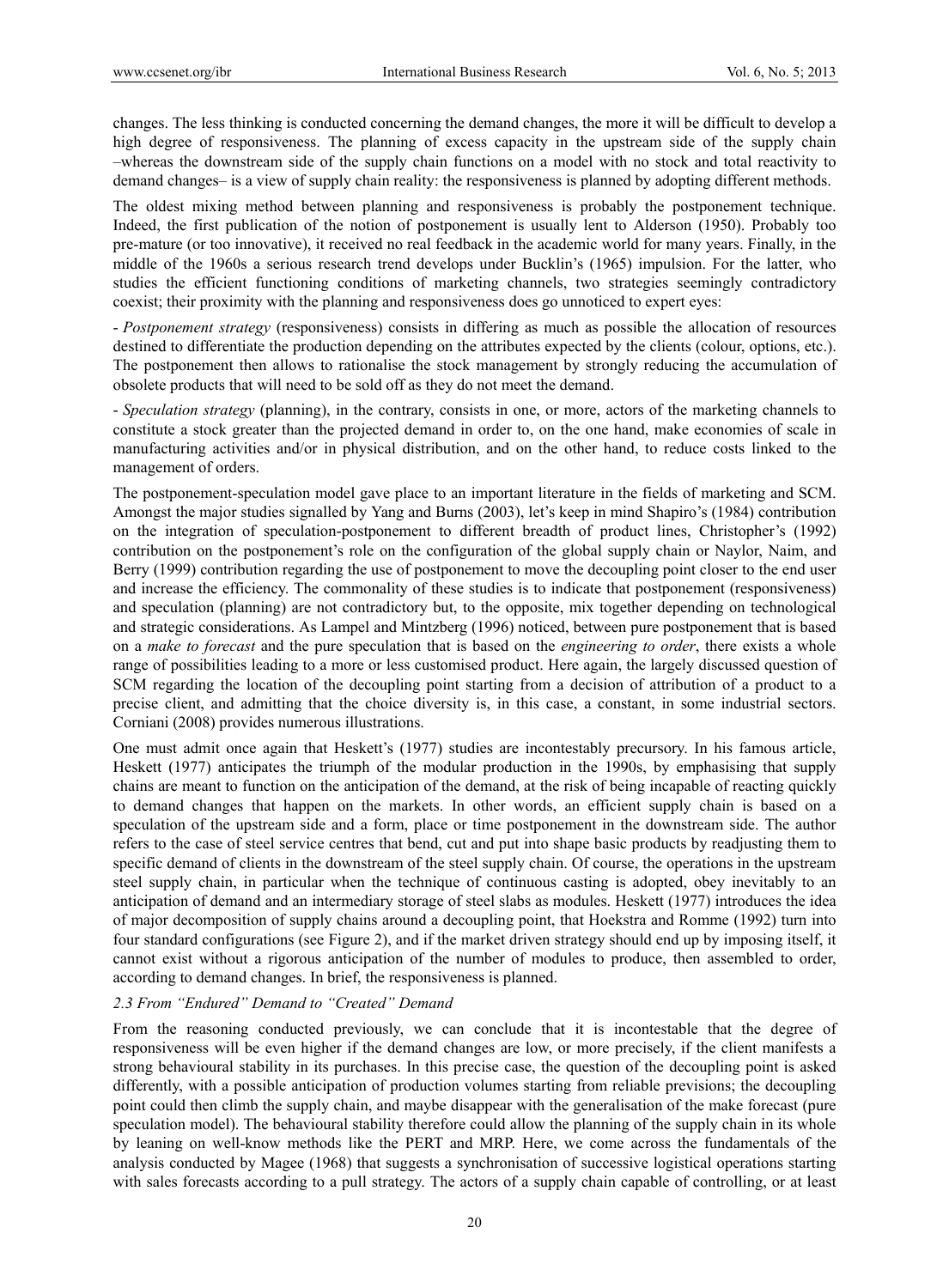orienting the client's demand, would benefit from a high degree of responsiveness without creating excess production and logistical capacity in the upstream side of the supply chain.



Figure 2. The four standard options of location of the decoupling point Source: Hoekstra and Romme (1992).

A demand control approach can base itself on techniques of reduction of the offer diversity, of which Henry Ford, in the automotive industry, was a pioneer (Raff, 1991). If this strategy is partly still current for some convenience goods and for some third world countries, its propagation seems unlikely considering the social evolutions. Another lead seems conceivable, in reference to works conducted by Joule and Beauvois (1989, 2009) in social psychology. It concerns the capacity of development of supply chain actors, with the help of specialised institutes, techniques of client manipulation, in order to completely orientate the client's purchasing attitude according to the principal of "agreed submission". In his seminal studies, Lewin (1947) explains that when we want to obtain from an individual that he/she modifies his ideas or change his attitude, it is often more efficient to opt for a behavioural strategy rather than for a strategy based on persuasion. A behavioural strategy drives individuals to develop preparatory behaviours that, even if they seem inadequate, engage him durably, making the achievement of more realistic expected attitude. Lewin (1947) emphasises its *influence strategies* that lean on, in a given situation, the achievement of decisions from the individuals subject to allocate in the projected way (see Box 1).

## Box 1. Influence strategies in a group

*A group, by definition, is a social aggregate in which members are interdependent (i.e. have mutual influence on each other) and have at least the potential for mutual interaction. Many groups exhibit the following features. First, there are concrete roles that help keep the group moving forward by splitting up the responsibility for necessary tasks. Also, groups have expectations of how other members should behave, called norms. Another essential part of a group is its communication structure, which is sometimes the only way in which information is passed through the group. One of the more salient aspects of groups is the power structure, denoting influence within the group. When a person feels that they belong to a group and have intrinsic ties to its statements and goals, he or she is said to have a commitment to that group. As one's relationship to a group grows with time and further influence of group members, that commitment has a tendency to escalate. Sometimes this escalation of commitment is comforting and desired by the person, but at other times the helpless victim is manipulated by the group. There are also many positive and negative forces that work to keep a person in a group or relationship. Positive forces include interpersonal attraction and satisfaction with a relationship. Negative forces include such barriers to ending the relationship as having made a large investment in the group or lacking other alternatives.*  Source: Retrieved July 12, 2012 from http://www.units.muohio.edu/

Resuming and enriching this heritage, Joule and Beauvois (1989, 2009) describe and formalise the manipulation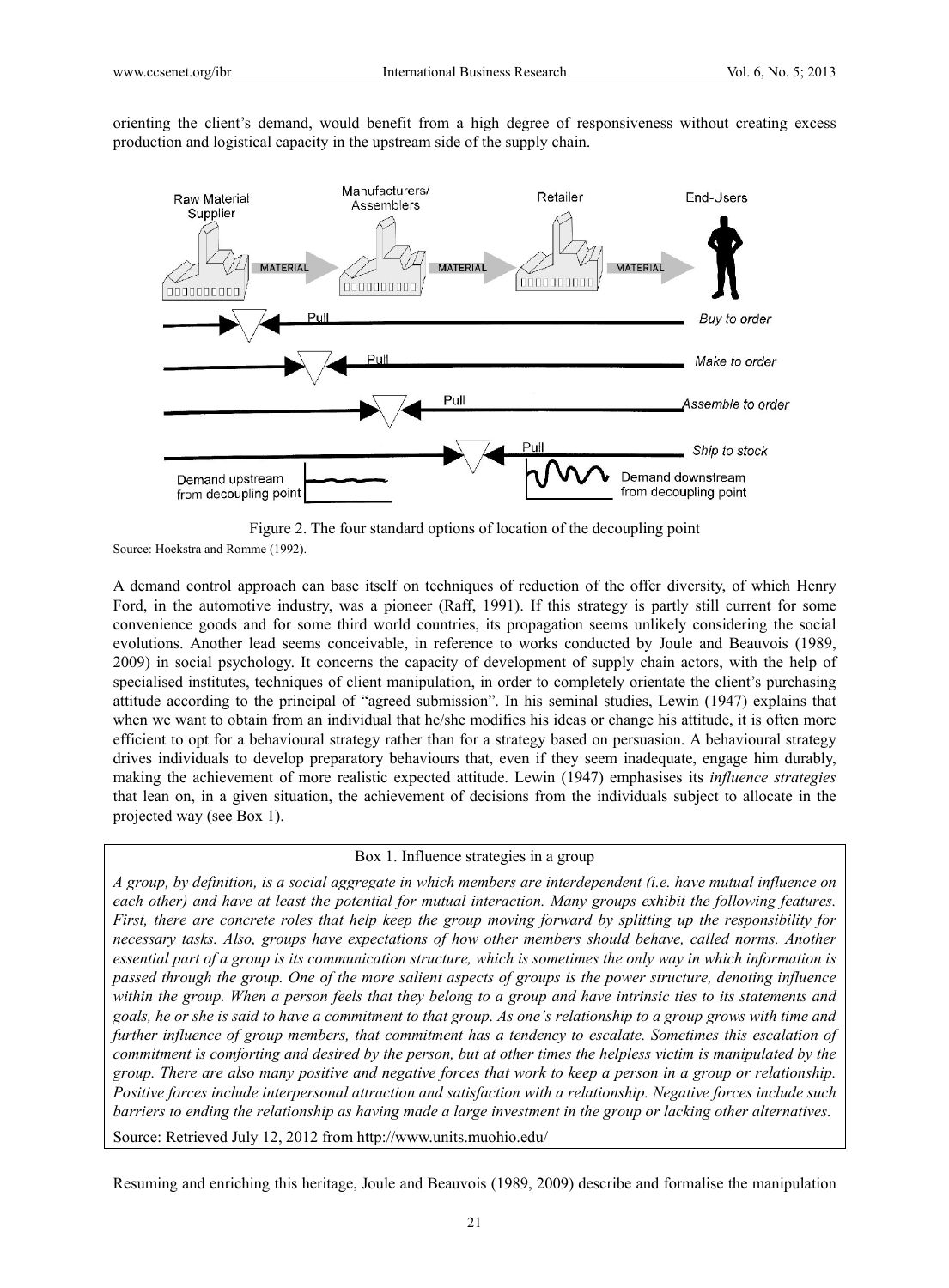techniques that leads an individual to act in a desired direction under the influence of and external actor. Amongst the authors' research, we can note how it is possible to lead students to choose to take up fastidious or hard work, workers to respect security norms or high school students to use protection against AIDS. Where the constraint or the gratifying incitation works with difficulty, if one wishes to modify deep attitudes, the implementation of a commitment by an individual, even minimal for a start, leads to spectacular results. According to Joule and Beauvois (2009), as the human attitude is more a fact of external conditions than internal conditions, consequently, they suggest the use of numerous influence strategies to orientate attitudes. Three principal strategies should be considered:

- The *escalation of commitment*, manifests with an individual who holds on to a decision even if that one is not the best: the individual makes a decision then acts, he/she has a second decision to make and continues, prisoner of the first decision made.

- The *low-ball effect*, consists in pushing someone to make a decision while hiding a certain number of disadvantages, the individual maintains his first decision even when the disadvantages are unveiled.

- The *foot-in-the-door effect*, enables to obtain, thanks to a free environment from an individual with a low cost attitude, the ulterior implementation of more costly attitudes or a reinforcement of attitudes.

These three strategies can apply in various contexts, in public and private organisations. Nothing says that they could not be retained by supply chain actors in order to orientate a client's purchasing attitudes in a certain direction, the one that will facilitate the planning of supply chain activities as "holons". The aim is that the client, convinced that his choice to purchase is reasonable and results from a freely agreed cognitive process, rationalises the relevance of this choice by *ex post* attitudes. Without possible discussion, many marketing techniques aim at giving the clients the rationalising elements for their acts in order to justify the purchasing decision. Why would a French teenager girl, during winter 2012-2013, wear a pair of very short shorts? Probably because she will feel that she is part of a community of practice, or even of a large tribe that will recognise her as a member. All the subtlety of companies' influence strategies consists in the implementation of a reinforcement process of client commitment (subject) towards the intended act (the purchasing of goods or services). More importantly than attracting new customers, it is above all the reinforcement of the existing clients' engagement towards purchasing attitudes that will most probably be sought-after. The fashion industry offers an excellent example of the transformation of a seemingly endured demand into a created demand.

### **3. The Emblematic Case of Fashion Supply Chains**

According to Morand (2007), the economic model of fashion industry is based on three key elements: (1) a creative activity and a strong association with the creator's identity; (2) short product renewal cycles; (3) a necessary match with consumers' expectations. The short cycles are at the centre of the analysis, they allow companies to stick to the customers' desires (*pull*) and to provoke new desires (*push*): "The principal advantage of fashion through product renewal is to encourage repurchasing when the initial need to equip oneself is fulfilled. Novelty creates rarity on markets saturated with offers" (Carlotti & Minvielle, 2007:19). It is possible to distinguish different fashion cycles: endured cycles that correspond to an incompressible time because of the elaboration of the product, the seasonal cycles that give the rhythm to the sector's activity, and the chosen cycles that remain in the control of the two previous cycles to stimulate sales (Carlotti & Minvielle, 2007). Henceforth, the fashion industry's offer articulates around six collections per year, as you can observe in companies such as Zara, H&M and Mango. It consists in renewing the offer faster to stimulate consumption; the stake is to propose a fleeting but high creative value product that will persuade the consumer to buy new products on a regular basis.

# *3.1 Market Driven Strategy or Collective Strategy?*

It is common to read that the globalisation of markets and the aggravation of competitiveness push fashion industry companies to adapt their offer continuously. The emergence of a more and more unfaithful and volatile consumer, constantly searching for novelty and positive feelings faced with product assortment in fashion stores (Simovà, 2009), forces a rapid renewal of products portfolio. The companies must therefore rethink continuously the configuration of their industrial and logistical processes in order to adjust them to changing needs. From a technological point of view, "the design and production of knitting dress can live up to multiple styles and few quantities, and the manufacture speed is quicker than the knitting" (Liu, 2008:92). This chronic instability of offer is also felt post supply chain as the marketing channels evolve very rapidly: fashionable clothes make a brief appearance in shops, often for a few weeks. By entering the game of acceleration and quick renewal of the offer, the companies contribute to increasing the volatility of markets (Barrère & Santagata, 2005; Godart, 2012). Shorter collections and multiplication of product typologies (permanent, seasonal), those seem to be the most significant results of market driven strategy.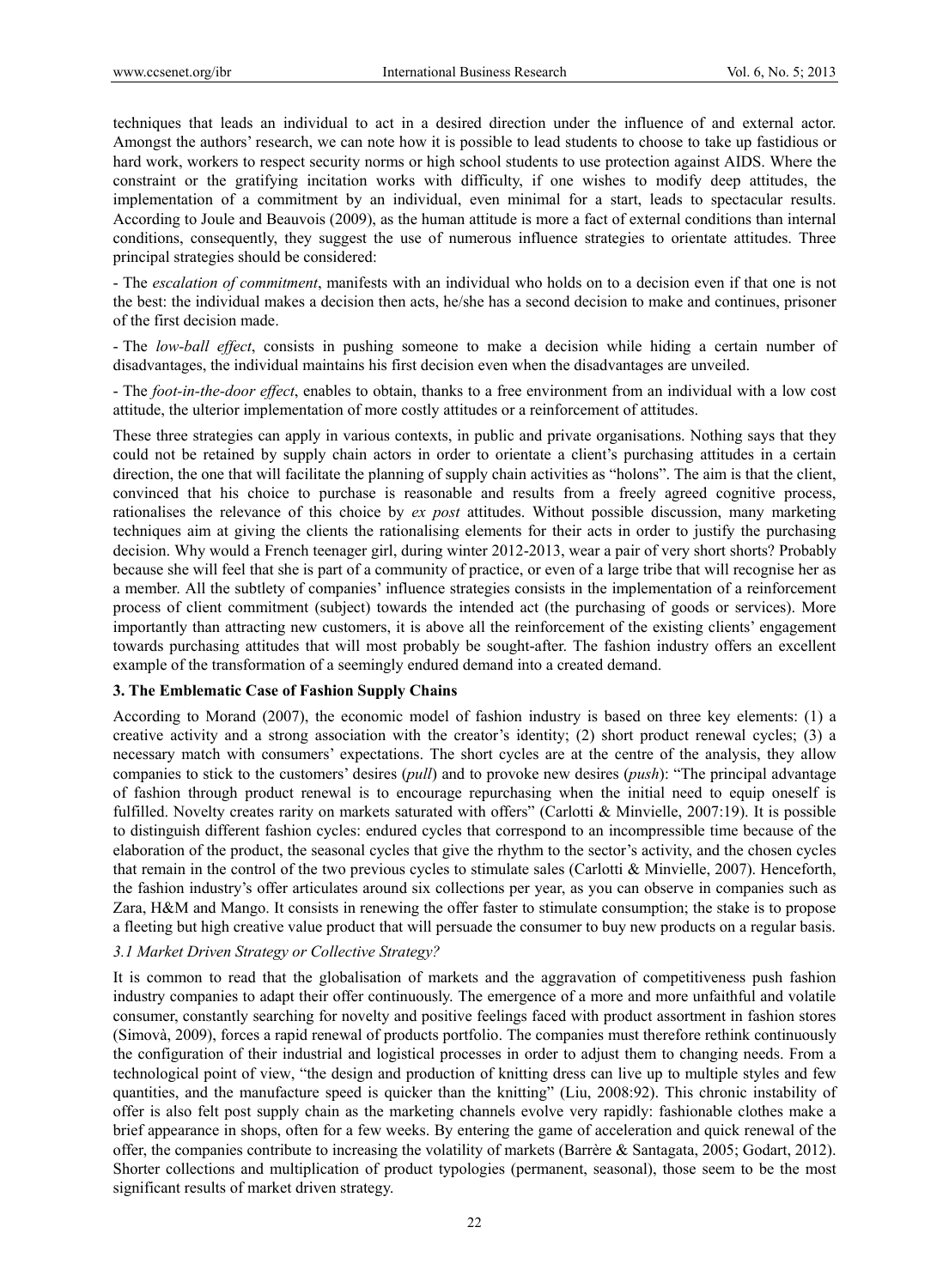Are companies sentenced to endure the hiccups of demand, at the risk of developing a costly agility of their logistical processes? The in-depth investigation of the functioning of value chains brings a clear negative answer. The fashion industry companies (yam, fabric and trim suppliers, garment manufacturers, retailers, etc.), as shown in Figure 3 taken from Perry and Towers (2009), seek to limit to a maximum the impact of demand variations by leading a collective strategy of consumer manipulation. Some strategic decisions are indeed taken in a collective way, in particular at the level of the choice and selection of colours, textile fabrics, shapes, etc. To achieve the aim of collective management of the offer, it seems essential to centralise strategic information regarding the fashion trends then resuming them and communicating to the stakeholders. In her study of the clothing district in New York, Palpacuer (2007) shows that competitive pressure encourages companies to unite to face environmental pressure and instability of consumer expectations, rather than starting a sales or price war.



Figure 3. The main fashion supply chain actors

Source: Perry and Towers (2009).

The shaping of collective strategies from fashion industry companies to manipulate consumers, in the meaning of Joule and Beauvois (1989, 2009), especially by provoking a community commitment on his behalf, seems in coherence with the observations of many sociological studies. Since Tarde (1890) and Simmel (1895), we know that our societies are based on the instinct of imitation, where everyone wants to resemble one another. We can therefore imagine that fashion industry companies should lean on a more or less avant-gardist minority to anticipate the fashion trends and then propagate them (Marion, 1999). In her humoristic tone, Tungate (2009:88) summarises the situation perfectly: "Why are shops completely pink one season, become green the next and then blue? Why does the cow-boy style follow the 1920s tomboy style? Why does the 1940s trend overcome the 1970s trend? Are we victims of a plot? Do fashion industry actors meet every autumn in a secretly kept location and decide what they are going to give us the following year? Not quite, but close".

In the end, the fashion trends emerge from discussions and multiple interactions between stakeholders of the fashion industry. They influence each other reciprocally, which leads to a similar offer from one company to another, an offer that will then be validated by opinion leaders such as the medias and other celebrities of show business and sport. The coordination of trends enables to strongly reduce the environmental uncertainty: "If you give the same information to those who sell the clothes, those who create them, those who buy the fabric and to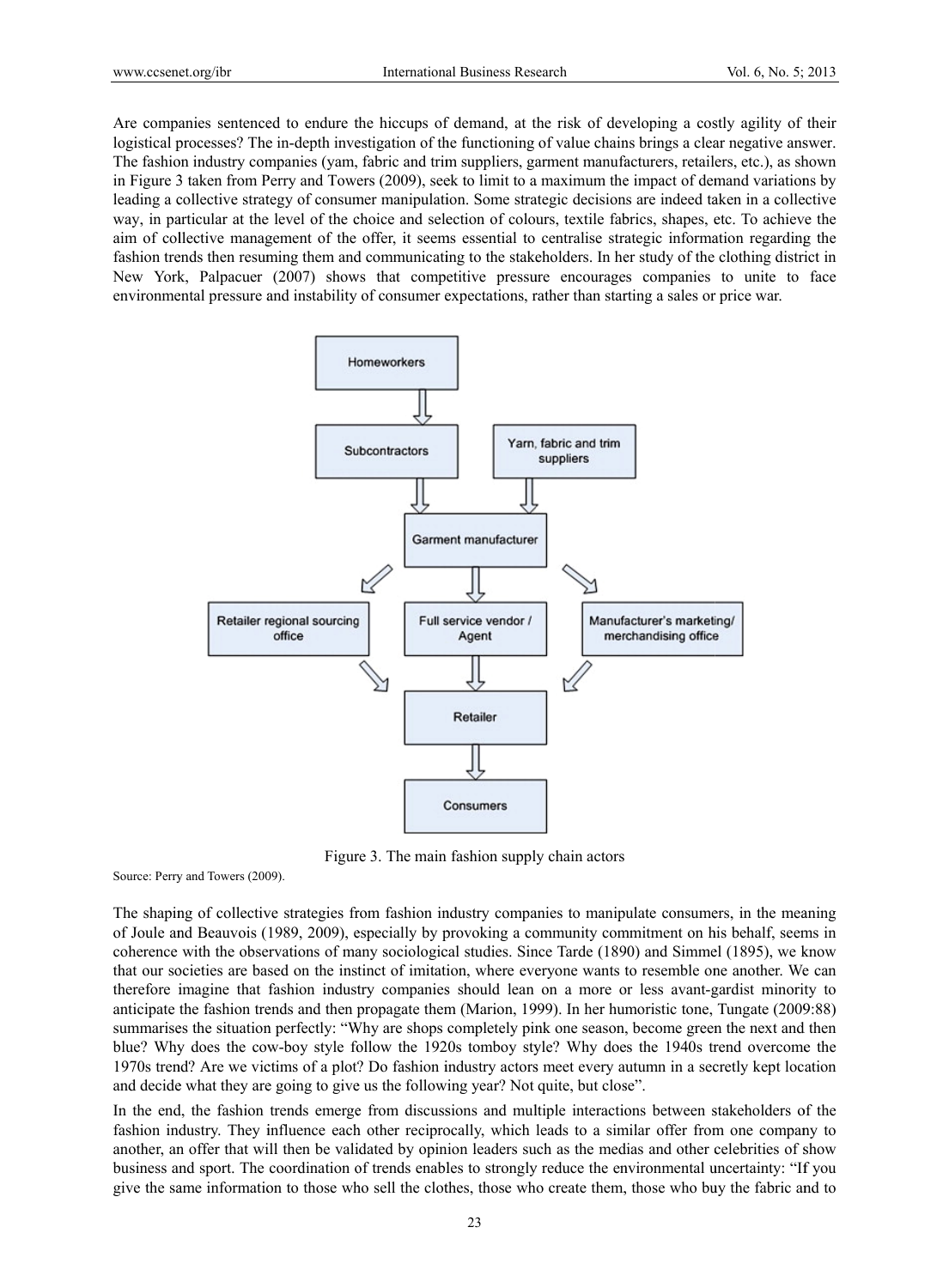the suppliers, this represents enormous financial advantages for fabric manufacturers because they know which fabric will be needed and where to concentrate their efforts... This reduces the margin of error in the very risky field of fashion" (Tungate, 2009:90-91). The presence of intermediary actors becomes essential to ensure the collective coordination of trends and allow the fashion industry as a group to make important profits.

### *3.2 The Major Influence of Style Agencies*

Fashion is not random, it is the clear result of collective choices (Erner, 2006), and these collective choices are in particular the result of the intervention of intermediary actors (Hirsch, 1972; Abrahamson, 1996; Warnier & Lecocq, 2007). From the mid-1950s, French creatives like Maïmé Arnodin, Denis Fayolle and Françoise Vincent wished to bring a new dimension to clothing industry: "Suggest tomorrow's consumption and reduce uncertainty of production... to sell more, and more, always more" (Cuvillier, 2008:94). In 1961, the first style book appears. It consists in a methodology tool, the aim of which is to help fashion industry manufacturers to offer fashionable clothes. By analysing the creative process at use, Hirsch (1972) identifies the four phases that leads to the emergence of a fashion (see Table 1). The author put the emphasis on the necessary presence of *contact men* that play the role of interface agent between stakeholders.

|  |  |  | Table 1. The successive phases leading to the emergence of a trend |
|--|--|--|--------------------------------------------------------------------|
|  |  |  |                                                                    |

|         | No.1                 | No. 2               | No. 3                      | No. 4                    |
|---------|----------------------|---------------------|----------------------------|--------------------------|
|         | Creation             | <b>Selection</b>    | Democratisation            | Diffusion                |
| Targets | Imagine, develop new | Observe society and | Put together the trends in | Spread the trends to the |
|         | ideas                | choose trends       | the trend books            | society as a whole       |
| Actors  | Creators             | Style agencies      | Style agencies             | <b>Fashion setters</b>   |

Source: Adapted from Hirsch (1972).

Amongst the different possible contact men, the style agencies have a special role. The style agencies' function is to legitimate the trends in order to make them become a real fashion. They are only five in the world: Nelly Rodi, Peclers, Carlin, Promostyl and Li Edelkoort (McKelvey & Munslow, 2008). Their work is to offer a framework, a true collective semantic frame "which novel elements, combined with those that were successfully tested in previous seasons, can be read and recognized by consumers" (Mora, 2006:348). In brief, styles agencies will give value to the information, to analyse the consequences of change that emerge rapidly and to offer creative solutions (see Box 2); they are therefore filters in an environment saturated with information (Dari, 2010). By spreading the trend books to the whole of the fashion industry, they provide a work base common to all supply chain actors, and fashion trends become a *convergent knowledge* (Guercini & Ranfagni, 2012). This enables the automatic transformation of the trend into a fashion as everyone will dispose of the same creative base collectively. According to Warnier and Lecocq (2007), we are speaking here of a sort of self-fulfilling prophecy, in other words, a prediction that will turn out to be true as the actors create their own environment through their thoughts and actions.

### Box 2. The Carlin style agency

*More than fifty people work at Carlin. They are called designers, but they are all involved in trend-spotting and sketching out customers' collections. They all travel the world, busily collecting impressions from major cities, as well as from the more solid realities in tasks for various client companies. Back home at the Paris headquarters, all impressions are aired and incorporated into known –and sometimes unknown– trend paths. The solid results of the designers' trend-spotting are collected into a number of "books". Carlin currently has 18 different "trend books", concentrating on themes such as "woman in the city", "woman at leisure", "children", "men", "lingerie", "domestic equipment" and "colors". But there are also more general books with themes such as "impulses", "graphic moods", and "mood and color". These books –very often updated twice a year– are purchased by fashion-related companies worldwide as a source of inspiration and knowledge. But the company also applies its designers to more direct tasks, such as sketching out a collection or making special studies of a given country or fashion area. Home equipment is one of the areas which is increasingly clearly affected by the same trend thinking that has controlled fashion for many decades.* 

Source: Retrieved March 11, 2013 from http://www.kinnarps.com/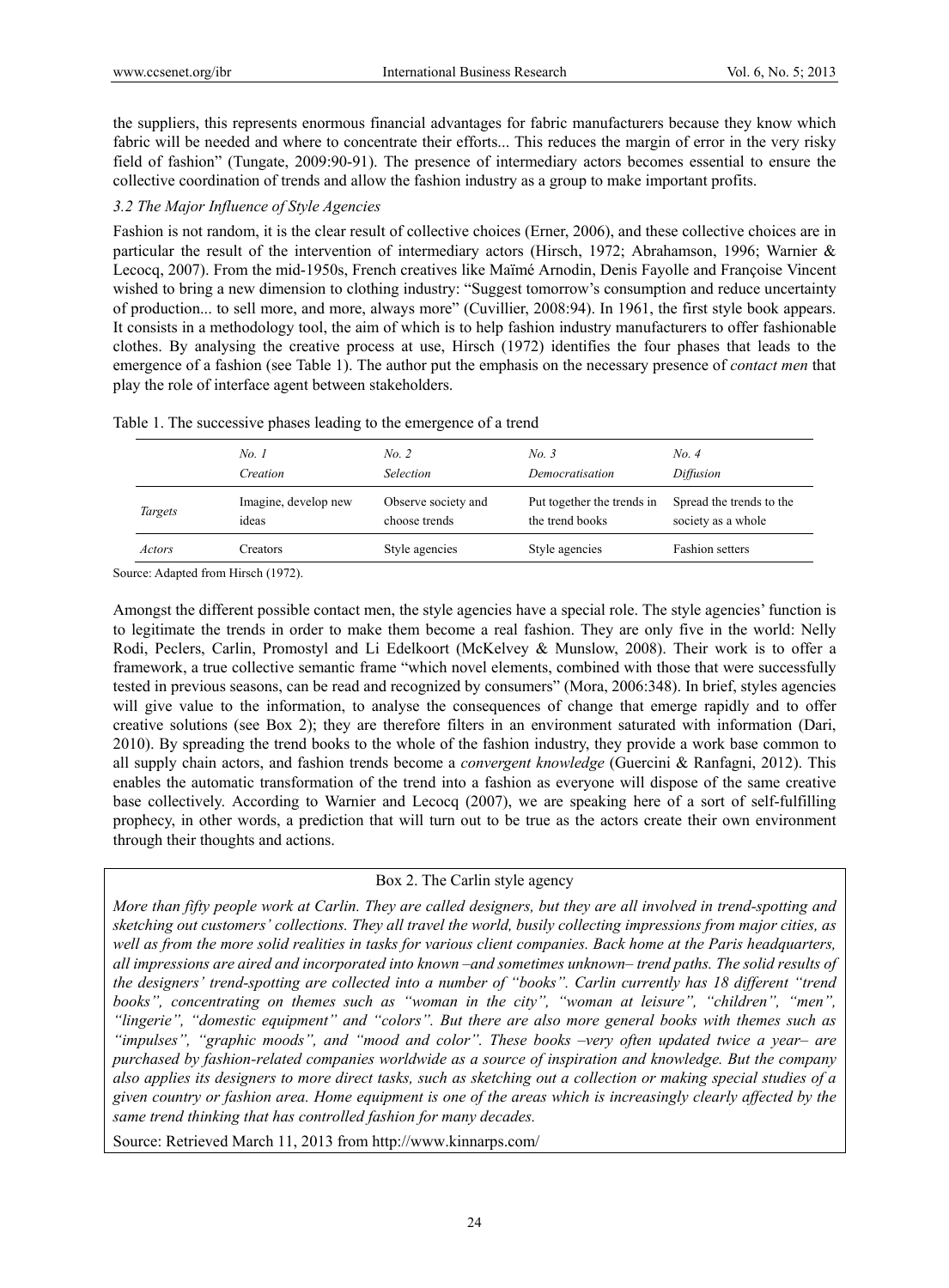As indicated, five style agencies run the market but with the development of Internet, new organisations interfere. They are either small entities specialised in particular niches or websites that put forward the latest "hip" trend of the season. These new entrants take position on the market but do not have the experience of the network of the five style agencies. They do not provide a deep analysis or a rigorous follow-up concerning the fashion trends, but rather a global observation of the fashion industry. Their mission is to provide real-time information on the main trends and to update the data. The new entrants are therefore incapable of guiding the companies in their creative process, which means that the style agencies maintain their important role through their know-how: they analyse the mood of times, prioritise the information and summarise it to anticipate future trends (Dari, 2010).

While the fashion industry companies are often perceived as companies making futile products, originating from the creators' eccentric imaginations, we observe that fashion trends appear and consolidate in a sealed environment, a sort of *domesticated market* at a planetary scale. They are indeed the result of numerous exchanges between companies: "The multiple moments spent together are as many occasions to build a 'doxa', a common opinion" (Erner, 2006:121). Hub*s* such as style agencies then orientate the architecture of fashion supply chains by providing the necessary information to their configuration. Companies do not try to stand out at the level of the offer, they limit themselves to aligning with the predefined trends in order to build their own collection. That all the French teenager girls wore, during winter 2012-2013, a pair of very short shorts is consequently not very surprising. Despite its innovative character, the definition of trends is a standardised phenomenon that allows the planning of the supply chain, the opposite to collective imagination.

### *3.3 Back to the Future: Towards an Offer Driven Strategy*

In order to understand the impact that can have style agencies on fashion supply chains, it seems important to show the strategic importance of fashion trends. The trends constitute the principal added value of companies insofar as they allow to renew, according to regular cycles, the products put on the market a few months before. It is therefore essential to create collections in adequacy with the mood of times. However, the trends are not enough, and for companies to stand out from one another, the creation and style of each brand are also necessary, according to a logistical responsiveness previously mentioned. In this way, by basing themselves on trends, in other words on minority attitudes that can be potentially adopted by a majority, each company will adapt it according to the brand's style (Zara is different from Mango...), with the implementation of a form postponement strategy (Yeung, Choi & Chiu, 2010; Chaudhry & Hodge, 2012). The impact of style agencies can then be analysed on different levels. Other than their influence on fashion industry, they coordinate between each other through formal meetings (Dari, 2010). Indeed, the style agencies participate in a relational system based on formalised exchanges, in particular within the framework of the *Comité Français de la Couleur* (French Comity of Colour) and of the *Salon Première Vision* (First Vision Fair):

- Created at the end of the 1950s, the *Comité Français de la Couleur* was implemented to convince manufacturers that it was necessary to have a colour scale so as to reach the consumers' differentiated expectations. It is a comity with an international dimension having created, on the initiative of France, Japan, Italy and the Netherlands, the association *Intercolor*. The association unites different countries (Austria, China, Finland, France, United Kingdom, Germany, Hungary, Italy, Japan, Korea, Portugal, Switzerland and Turkey) to anticipate the colours trends at a worldwide level and play the role of R&D platform at this level. The style agencies define together, twice a year, the colour trends for the season to come in order to drive productions and, consequently, the types and volumes of flow in fashion supply chains.

- At the French national level more specifically, the *Salon Première Vision* aims at communicating on the fashion trends twice a year, here too in order to structure the upstream of supply chains on the basis of collective strategies, as well as enabling the development of postponement strategies in the downstream of supply chains to face with risk (Yang & Yang, 2010). The Salon Première Vision was created in 1973 on the initiative of 15 weavers from the Lyon region and it marked the true start of trend dialogues. The official aim was to offer purchasers of fashion industry manufacturers a synthesis of colour trends and fabrics for each season, which would give a strong coherence to offer. The 15 weavers from Lyon were joined by other French weaving companies in 1977, leading to a strong structuring of markets from an offer driven strategy.

This relational system builds the final demand, rather than enduring it passively. Is this not, in a certain way, the *visible hand* dear to Chandler (1977)? The fashion trends appear as an existing link between the different stakeholders that will coordinate collectively in order to help the emergence of a common offer. Even if some companies of the fashion industry do not buy the trend books edited by style agencies, their stylists' work remains strongly influenced by the medias and fairs, that are as many intermediaries of style agencies. The formal relationship (*Intercolor* meetings, *Comité Français de la Couleur* meetings) or informal (fairs and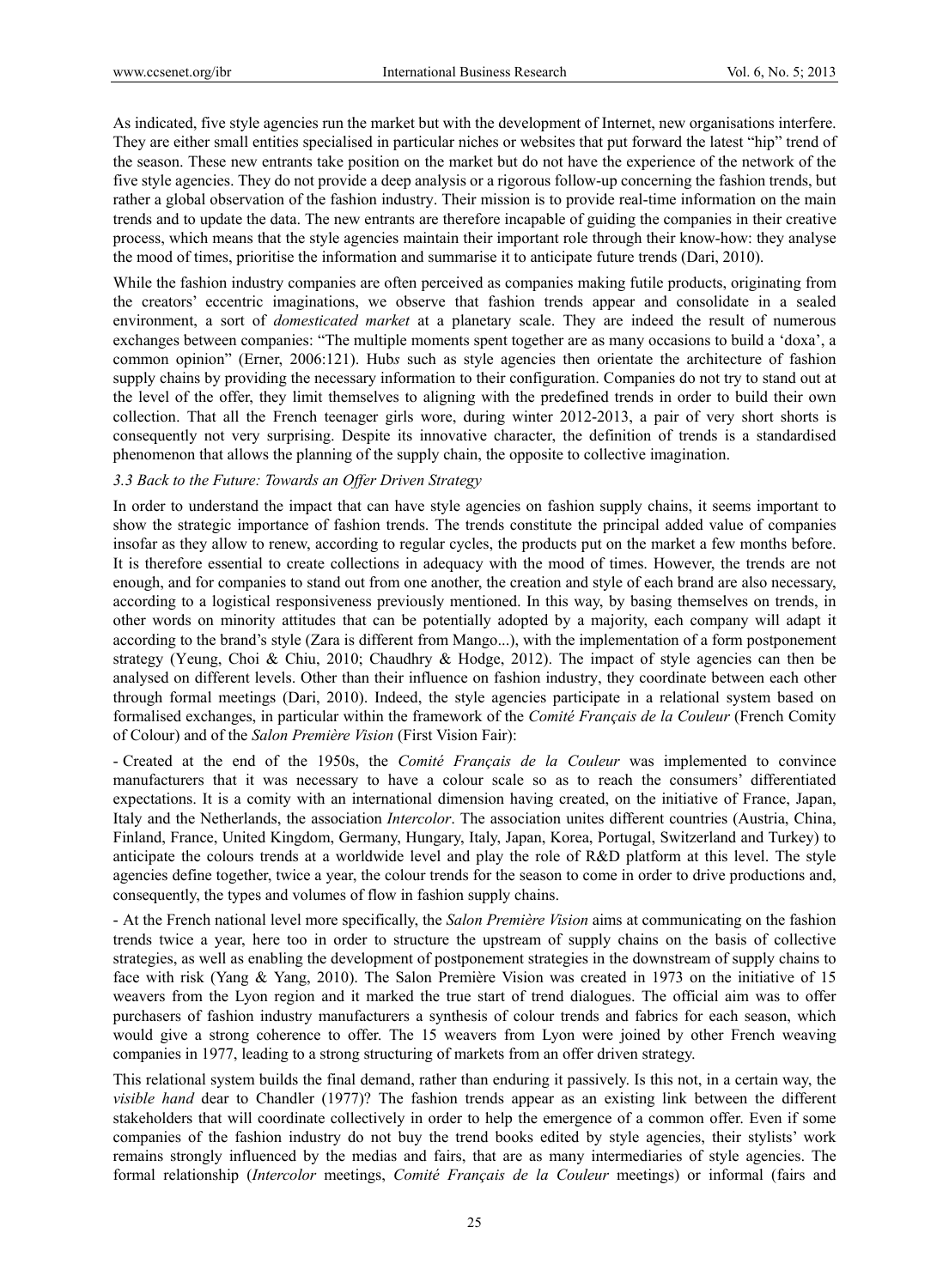conferences) which fashion industry stakeholders maintain allow to build a common work tool, it results in alignment processes in terms of organisation of supply chains that are *encouraged* towards the consumer, from upstream to downstream.

Through the trend books they edit, style agencies have successfully developed a truly creative offer for fashion industry companies and, more broadly, for the whole fashion supply chain actors. Their first clients are, for example, weavers that, upstream of their supply chain, work on raw material that will be the collective work base for the rest of the stakeholders. In the same way, medias, press and fairs are as many intermediaries to spread the fashion trends previously selected. Medias allow fashions to emerge and be adopted, in particular through *influential editors*, fashion magazine writers who make and unmake trends. The fairs are, as for them, a medium for professionals to confront their choices, and to understand the reality of future markets. As we can see, it is all the fashion industry in a larger sense that has organised itself in order to restrict as much as possible the consumers' movements and give the consumer the impression of total free will. In other words, we can speak of the triumph of manipulation insofar as people think that they are free to act as they do but unknown to them they act under the influence of style agencies.

#### **4. Conclusion**

The "organisational paradise" for any company would be a perfect control of its market. Being in the consumer's shoes, know their thoughts and desires, would lead to predict and organise the activities ("holons") along the supply chain without any risks. The reality is very different. Most research in SCM considers that it is essential to analyse the market from downstream, according to a market driven philosophy. The consumer's attitude is considered to be the key element to monitoring the supply chain, and a high level of responsiveness seems to be the only way to achieve a durable performance. Focalising on an almighty consumer would be simplistic. The company is indeed not always a slave of its environment's demand; it can also have a significant impact on it. Studies in social psychology put emphasise for example on the company's influence on the consumer, but perceived in a completely unconscious way by the latter. The study of fashion supply chains constitutes, from this point of view, a good illustration.

If the rhythm of renewal of products portfolios, with six collections per year, is one of the principal characteristic, the companies have made a strength of it. The consumer is therefore in perpetual expectation of a fashionable product: the modern business environment is founded on short product life cycles, and more discriminating customers in regard to products and services (Blackwell & Blackwell, 1999). Convinced to select *the novelty* that will distinguish oneself from the others, the consumer becomes a victim of the collective strategy of fashion industry companies whose manipulation logic, in the sense of Joule and Beauvois (1989, 2009), seems difficult to dispute. Leaving a multitude of trends develop in a total anarchy would force companies to market a too large number of products, some of which would not be sold, and consequently sold off at the end of each season. By presenting an offer restricted to a few trends, the fashion industry homogenises its offer: the consumer has no choice, but will be sure to enter their tribe by imitation effect.

In order to decide on the future trends, the companies must impulse collective actions requiring the presence of intermediary actors, in the first seat of which are the style agencies. The style agencies centralise a certain number of information that allow fashion supply chain actors to organise its logistical processes as well as controlling the consumers' expectations. By creating a work tool common to all companies, style agencies guarantee the efficient coordination of fashion industry and boost the consumption of novelty each season. This coordination based on an offer driven strategy leads to a high level of performance in spite of the apparently erratic evolutions of the final demand. With the only condition, that the manipulation of which the consumers are victims comes from fashion setters which will be made legitimate without contestation.

#### **Acknowledgements**

The authors thank the Editor and an anonymous reviewer of *International Business Research* for their help in greatly improving the final version of the article.

### **References**

- Abrahamson, E. (1996). Management fashion. *Academy of Management Review*, *21*(1), 254-285. http://dx.doi.org/10.5465/AMR.1996.9602161572
- Alderson, W. (1950). Marketing efficiency and the principle of postponement. *Cost and Profit Outlook*, *3*(4), 15-18.
- Barrère, C., & Santagata, W. (2005). *La mode: une économie de la créativité et du patrimoine, à l'heure du marché*. Paris: La Documentation Française.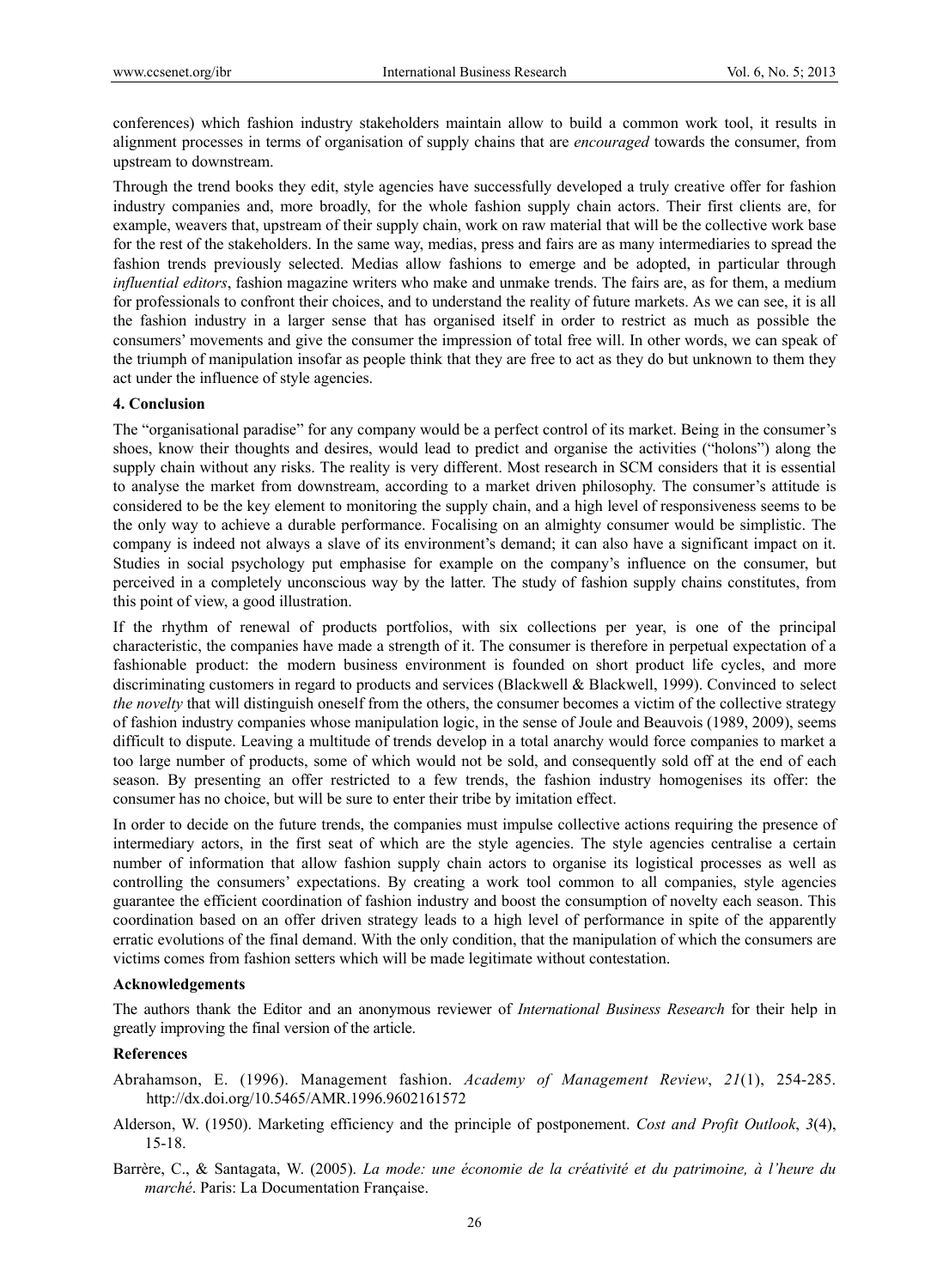- Blackwell, R., & Blackwell, K. (1999). The century of the consumer: converting supply chains into demand chains. *Supply Chain Management Review*, *3*(3), 22-32.
- Bucklin, L. (1965). Postponement, speculation and the structure of distribution channels. *Journal of Marketing Research*, *2*(1), 26-31. http://dx.doi.org/10.2307/3149333
- Burrows III, R. (2012). *The market-driven supply chain: a revolutionary model for sales and operations planning in the new on-demand economy*. New York, NY: Amacom.
- Carlotti, C., & Minvielle, G. (2007). Quelle est la spécificité de la mode en tant que modèle économique original? *Mode de Recherche*, *8*, 15-24.
- Chandler, A. (1977). *The visible hand: the managerial revolution in American business*. Cambridge, MA: Harvard University Press.
- Chaudhry, H., & Hodge, G. (2012). Postponement and supply chain structure: cases from the textile and apparel industry. *Journal of Fashion Marketing and Management*, *16*(1), 64-80. http://dx.doi.org/10.1108/13612021211203032
- Christopher, M. (1992). *Logistics and supply chain management*. London: FT Pitman.
- Christopher, M. (2000). The agile supply chain: competing in volatile markets. *Industrial Marketing Management*, *29*(1), 37-44. http://dx.doi.org/10.1016/S0019-8501(99)00110-8
- Christopher, M., Lowson, R., & Peck, H. (2004). Creating agile supply chains in the fashion industry. *International Journal of Retail & Distribution Management*, *32*(8), 367-376. http://dx.doi.org/10.1108/09590550410546188
- Colin, J. (2002). De la maîtrise des opérations logistiques au supply chain management. *Gestion 2000*, *19*(1), 9-74.
- Colin, J. (2005). Le supply chain management existe-t-il réellement? *Revue Française de Gestion*, *156*, 135-149. http://dx.doi.org/10.3166/rfg.156.135-149
- Corniani, M. (2008). Push and pull policy in market-driven management. *Symphonia: Emerging Issues in Management*, *1*, 45-64. http://dx.doi.org/10.4468/2008.1.05corniani
- Cuvillier, D. (2008). *Comprendre les tendances*. Paris: Le Chêne.
- Dari, L. (2010). *Le rôle des acteurs tiers dans le management des relations inter-organisationnelles. Le cas du prêt-à-porter français*. (Unpublished doctoral dissertation). Université de la Méditerranée (Aix-Marseille II).
- De Brito, M., Carbone, V., & Meunier-Blanquart, C. (2008). Towards a sustainable fashion retail supply chain in Europe: organisation and performance. *International Journal of Production Economics*, *114*(2), 534-553. http://dx.doi.org/10.1016/j.ijpe.2007.06.012
- De La Cruz Iglesias, C. (2012). *An analysis of market-orientated supply chain management in the retail fashion industry with particular reference to the case of Zara*. Berlin: Grin Verlag.
- Dominici, G. (2008). Holonic production system to obtain flexibility for customer satisfaction. *Journal of Service Science & Management*, *1*(3), 251-254. http://dx.doi.org/10.4236/jssm.2008.13027
- Dominici, G., Argoneto, P., Renna, P., & Cuccia, L. (2010). The holonic production system: a multi agent simulation approach. *iBusiness*, *2*(3), 201-209. http://dx.doi.org/10.4236/ib.2010.23025
- Erner, G. (2006). *Victimes de la mode? Comment on la créé, pourquoi on la suit*. Paris: La Découverte.
- Fisher, M. (1997). What is the right supply chain for your product? *Harvard Business Review*, *75*(2), 105-116.
- Frederix, F. (2004). From production to a product perspective: a new industrial scenario? In Y. Chang, H. Makatsoris, & H. Richards (Eds.), *Evolution of supply chain management: symbiosis of adaptive value networks and ICT* (pp. 69-78). New York, NY: Kluwer Academic Publishers.
- Godart, F. (2012). *Unveiling fashion: business, culture, and identity in the most glamorous industry*. New York, NY: Palgrave Macmillan.
- Guercini, S., & Ranfagni, S. (2012). Creation of fashion trends and role of the bureau de style for textile innovation. *Journal of Global Fashion Marketing*, *3*(1), 12-21. http://dx.doi.org/10.1080/20932685.2012.10593103
- Gunasekaran, A., Lai, K. H., & Cheng, E. (2008). Responsive supply chain: a competitive strategy in a networked economy. *Omega*, *36*(4), 549-564. http://dx.doi.org/10.1016/j.omega.2006.12.002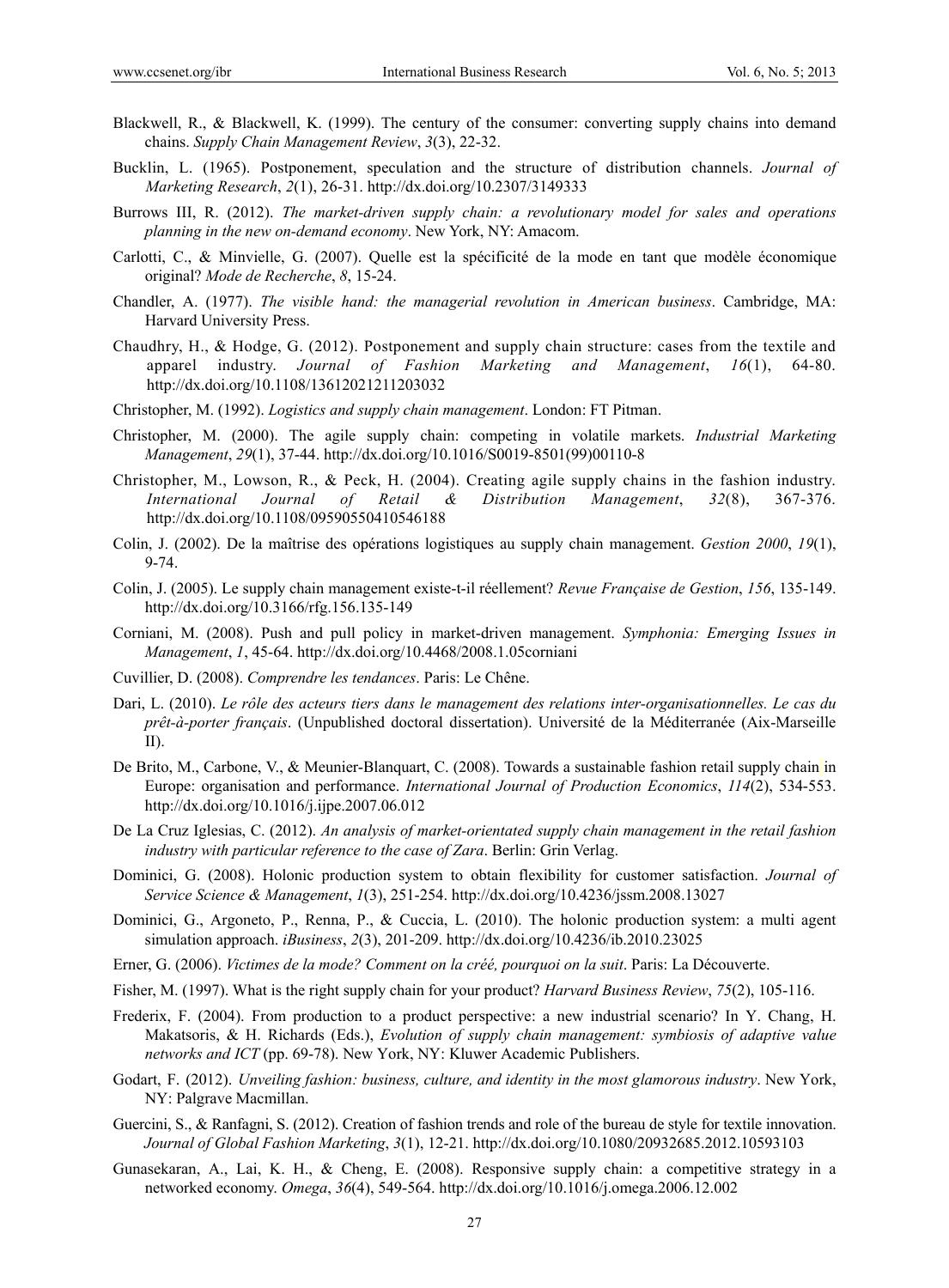- Harrison, A., Christopher, M., & Van Hoek, R. (1999). *Creating the agile supply chain*. Corby: Institute of Logistics and Transport.
- Heskett, J. (1977). Logistics–Essential to strategy. *Harvard Business Review*, *55*(6), 85-96.
- Heskett, J., Schneider, L., & Ivie, R. (1973). *Cases problems in business logistics*. New York, NY: John Wiley & Sons.
- Hirsch, P. (1972). Processing fads and fashions: an organization set analysis of cultural industry systems. *American Journal of Sociology*, *77*(4), 639-659. http://dx.doi.org/10.1086/225192.
- Hoekstra, S., & Romme, J. (Eds.). (1992). *Integral logistic structures: developing customer-oriented goods flow.* New York, NY: Industrial Press.
- Jin, B., Chang, J., Matthews, D., & Gupta, M. (2012). Fast fashion business model: what, why and how? In T. M. Choi (Ed.), *Fashion supply chain management: industry and business analysis* (pp. 193-211). Hershey, PA: IGI Global.
- Joule, R. V., & Beauvois, J. L. (1989). Une théorie psychosociale: la théorie de l'engagement. Perspectives commerciales. *Recherche et Applications en Marketing*, *4*(1), 79-90. http://dx.doi.org/10.1177/076737018900400105
- Joule, R. V., & Beauvois, J. L. (2009). *La soumission librement consentie: comment amener les gens à faire librement ce qu'ils doivent faire?* (6th ed.). Paris: Presses Universitaires de France.
- Khan, O., Christopher, M., & Creazza, A. (2012). Aligning product design with the supply chain: a case study. *Supply Chain Management: An International Journal*, *17*(3), 323-336. http://dx.doi.org/10.1108/13598541211227144
- Lampel, J., & Mintzberg, H. (1996). Customizing customization. *Sloan Management Review*, *38*(1), 21-30.
- Lewin, K. (1947). Frontiers in group dynamics. *Human Relations*, *1*(2), 143-153. http://dx.doi.org/10.1177/001872674700100201
- Liu, T. (2008). The design of knitting dress and the development orientation of knitting enterprises. *International Business Research*, *1*(4), 92-93.
- Lowson, B., King, B., & Hunter, A. (1999). *Quick response: managing the supply chain to meet consumer demand*. Chichester: John Wiley & Sons.
- Magee, J. (1968). *Industrial logistics: analysis and management of physical supply and distribution systems*. New York, NY: McGraw-Hill.
- Marion, G. (1999). Espace et temps de l'objet de mode. *Actes du Colloque International sur Les relations inter-sémiotiques*. Lyon, 1-10 (CD-rom).
- McKelvey, K., & Munslow, J. (2008). *Fashion forecasting*. New York, NY: John Wiley & Sons.
- Melnyk, S., Davis, E., Spekman, R., & Sandor, J. (2010). Outcome-driven supply chains. *MIT Sloan Management Review*, *50*(2), 33-38.
- Mora, E. (2006). Collective production of creativity in the Italian fashion system. *Poetics*, *34*(6), 334-353. http://dx.doi.org/10.1016/j.poetic.2006.10.003
- Morand, P. (2007). La mode comme modèle économique? *Mode de Recherche*, *8*, 4-7.
- Naylor, J., Naim, M., & Berry, D. (1999). Leagility: integrating the lean and agile manufacturing paradigms in the total supply chain. *International Journal of Production Economics*, *62*(1), 108-118. http://dx.doi.org/10.1016/S0925-5273(98)00223-0
- Oliver, K., & Webber, M. (1992). Supply-chain management: logistics catches up with strategy. In M. Christopher (Ed.), *Logistics: the strategic issues* (pp. 63-75). London: Chapman & Hall  $[1<sup>st</sup>$  publication: 1982].
- Palpacuer, F. (2007). Entre concurrence et solidarité: émergence et transformation des stratégies collectives dans le district new-yorkais de l'habillement. In S. Yami & F. Le Roy (Eds.), *Stratégies collectives: rivaliser et coopérer avec ses concurrents* (pp. 141-173). Caen: Editions Management & Société.
- Perry, P., & Towers, N. (2009). Determining the antecedents for a strategy of corporate social responsibility by small- and medium-sized enterprises in the UK fashion apparel industry. *Journal of Retailing and Consumer Services*, *16*(5), 377-385. http://dx.doi.org/10.1016/j.jretconser.2009.05.003
- Raff, D. (1991). Making cars and making money in the interwar automobile industry: economies of scale and scope and the manufacturing behind the marketing. *Business History Review*, *65*(4), 721-753.